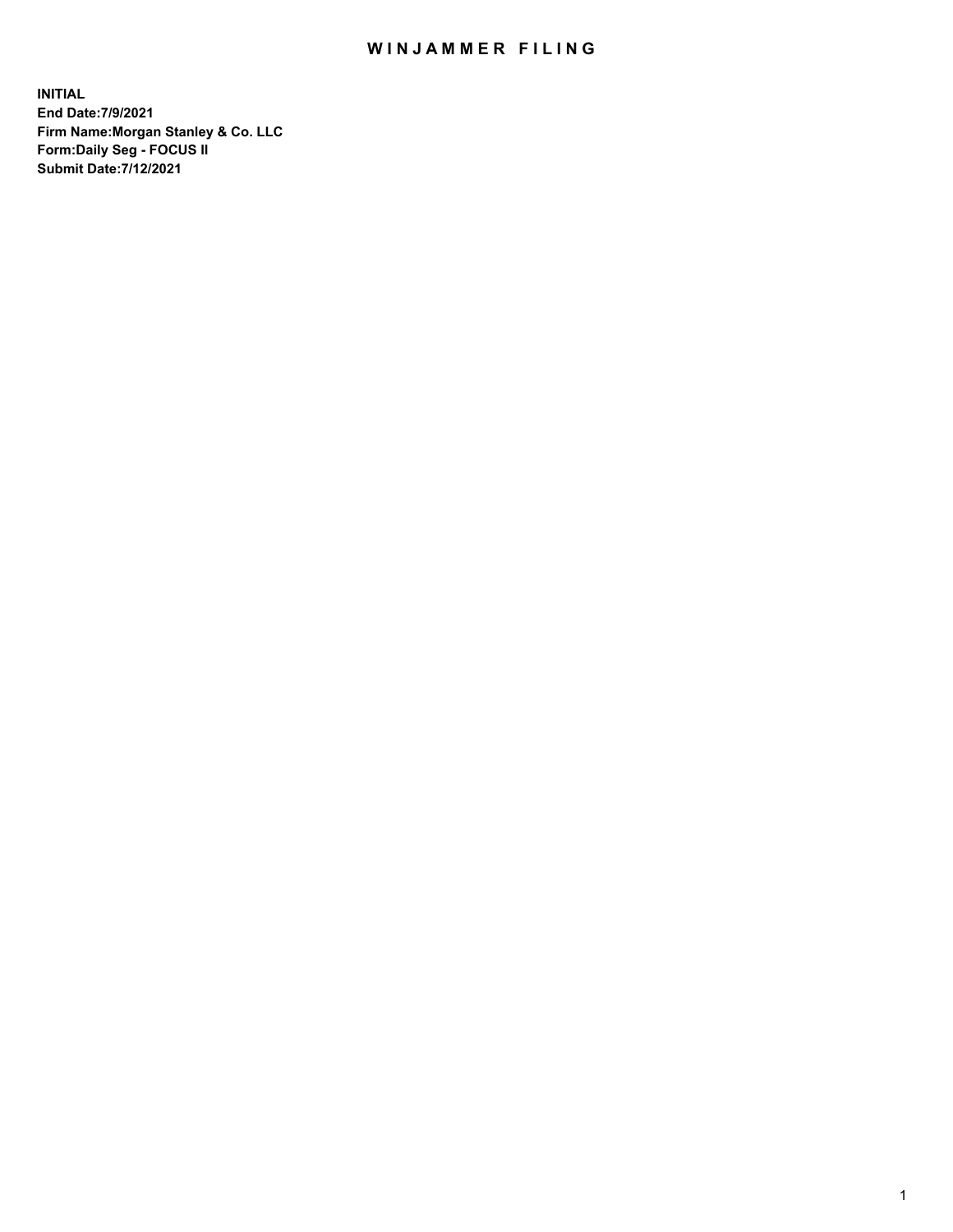**INITIAL End Date:7/9/2021 Firm Name:Morgan Stanley & Co. LLC Form:Daily Seg - FOCUS II Submit Date:7/12/2021 Daily Segregation - Cover Page**

| Name of Company                                                                                                                                                                                                                                                                                                                | Morgan Stanley & Co. LLC                               |
|--------------------------------------------------------------------------------------------------------------------------------------------------------------------------------------------------------------------------------------------------------------------------------------------------------------------------------|--------------------------------------------------------|
| <b>Contact Name</b>                                                                                                                                                                                                                                                                                                            | <b>Ikram Shah</b>                                      |
| <b>Contact Phone Number</b>                                                                                                                                                                                                                                                                                                    | 212-276-0963                                           |
| <b>Contact Email Address</b>                                                                                                                                                                                                                                                                                                   | Ikram.shah@morganstanley.com                           |
| FCM's Customer Segregated Funds Residual Interest Target (choose one):<br>a. Minimum dollar amount: ; or<br>b. Minimum percentage of customer segregated funds required:% ; or<br>c. Dollar amount range between: and; or<br>d. Percentage range of customer segregated funds required between:% and%.                         | 235,000,000<br><u>0</u><br><u>00</u><br>00             |
| FCM's Customer Secured Amount Funds Residual Interest Target (choose one):<br>a. Minimum dollar amount: ; or<br>b. Minimum percentage of customer secured funds required:%; or<br>c. Dollar amount range between: and; or<br>d. Percentage range of customer secured funds required between:% and%.                            | 140,000,000<br><u>0</u><br><u>00</u><br>0 <sup>0</sup> |
| FCM's Cleared Swaps Customer Collateral Residual Interest Target (choose one):<br>a. Minimum dollar amount: ; or<br>b. Minimum percentage of cleared swaps customer collateral required:% ; or<br>c. Dollar amount range between: and; or<br>d. Percentage range of cleared swaps customer collateral required between:% and%. | 92,000,000<br><u>0</u><br><u>00</u><br>00              |

Attach supporting documents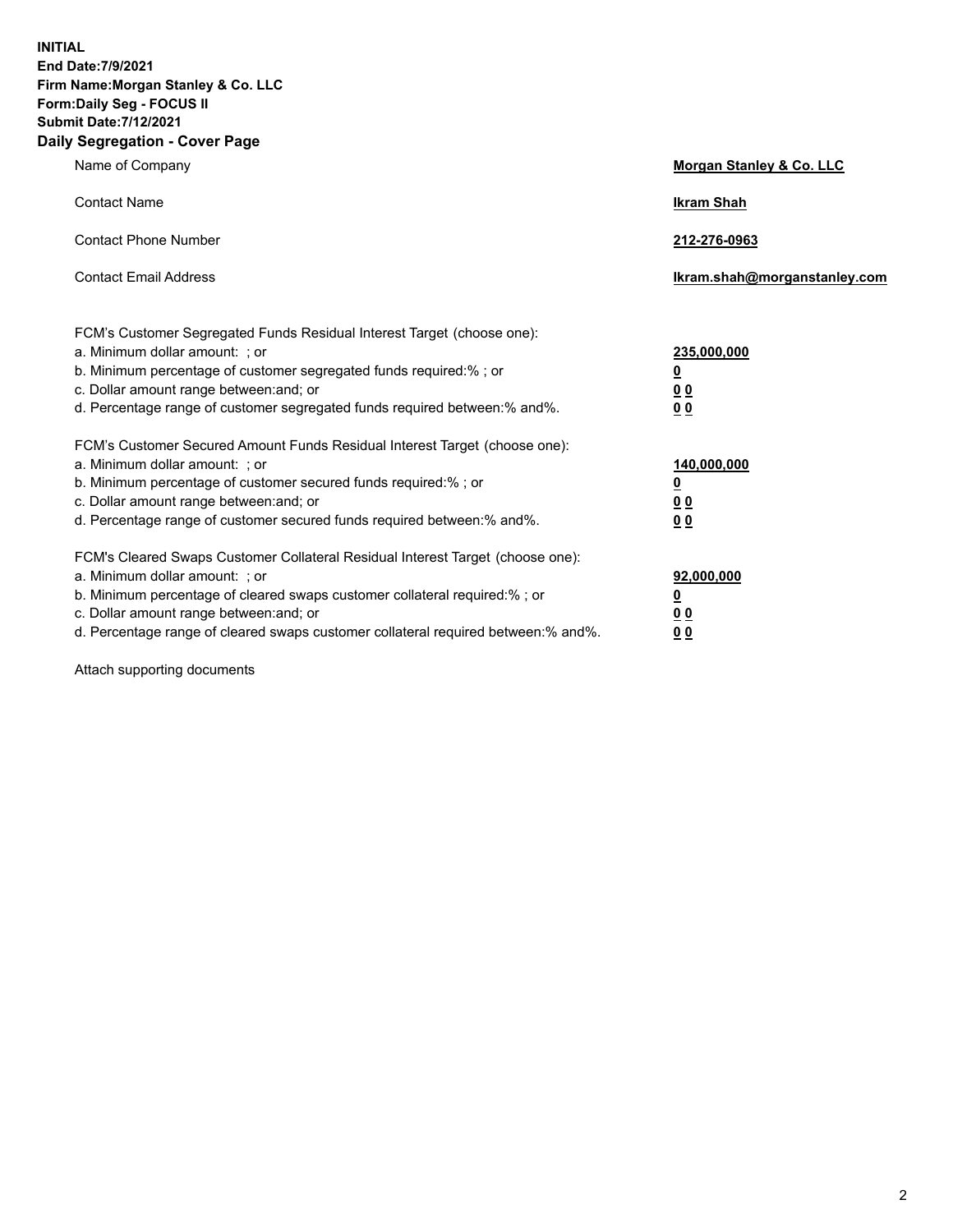## **INITIAL End Date:7/9/2021 Firm Name:Morgan Stanley & Co. LLC Form:Daily Seg - FOCUS II Submit Date:7/12/2021**

**Daily Segregation - Secured Amounts** Foreign Futures and Foreign Options Secured Amounts Amount required to be set aside pursuant to law, rule or regulation of a foreign government or a rule of a self-regulatory organization authorized thereunder 1. Net ledger balance - Foreign Futures and Foreign Option Trading - All Customers A. Cash **4,715,246,398** [7315] B. Securities (at market) **2,195,497,076** [7317] 2. Net unrealized profit (loss) in open futures contracts traded on a foreign board of trade **929,164,758** [7325] 3. Exchange traded options a. Market value of open option contracts purchased on a foreign board of trade **30,869,955** [7335] b. Market value of open contracts granted (sold) on a foreign board of trade **-21,456,072** [7337] 4. Net equity (deficit) (add lines 1. 2. and 3.) **7,849,322,115** [7345] 5. Account liquidating to a deficit and account with a debit balances - gross amount **64,719,247** [7351] Less: amount offset by customer owned securities **-63,160,497** [7352] **1,558,750** 6. Amount required to be set aside as the secured amount - Net Liquidating Equity Method (add lines 4 and 5) 7. Greater of amount required to be set aside pursuant to foreign jurisdiction (above) or line 6. FUNDS DEPOSITED IN SEPARATE REGULATION 30.7 ACCOUNTS 1. Cash in banks A. Banks located in the United States **285,621,434** [7500] B. Other banks qualified under Regulation 30.7 **407,397,818** [7520] **693,019,252** 2. Securities A. In safekeeping with banks located in the United States **626,360,807** [7540] B. In safekeeping with other banks qualified under Regulation 30.7 **43,176,038** [7560] **669,536,845** 3. Equities with registered futures commission merchants A. Cash **15,012,045** [7580] B. Securities **0** [7590] C. Unrealized gain (loss) on open futures contracts **-81,573** [7600] D. Value of long option contracts **0** [7610] E. Value of short option contracts **0** [7615] **14,930,472** [7620] 4. Amounts held by clearing organizations of foreign boards of trade

A. Cash **0** [7640]

- B. Securities **0** [7650]
- C. Amount due to (from) clearing organization daily variation **0** [7660]
- D. Value of long option contracts **0** [7670]
- E. Value of short option contracts **0** [7675] **0** [7680]
- 5. Amounts held by members of foreign boards of trade
	-
	-
	- C. Unrealized gain (loss) on open futures contracts **929,246,331** [7720]
	- D. Value of long option contracts **30,869,955** [7730]
	-
- 6. Amounts with other depositories designated by a foreign board of trade **0** [7760]
- 7. Segregated funds on hand **0** [7765]
- 8. Total funds in separate section 30.7 accounts **8,066,727,472** [7770]
- 9. Excess (deficiency) Set Aside for Secured Amount (subtract line 7 Secured Statement Page 1 from Line 8)
- 10. Management Target Amount for Excess funds in separate section 30.7 accounts **140,000,000** [7780]
- 11. Excess (deficiency) funds in separate 30.7 accounts over (under) Management Target **75,846,607** [7785]

**0** [7305]

[7354] **7,850,880,865** [7355]

**7,850,880,865** [7360]

[7530]

[7570]

 A. Cash **4,224,620,459** [7700] B. Securities **1,525,960,230** [7710] E. Value of short option contracts **-21,456,072** [7735] **6,689,240,903** [7740] **215,846,607** [7380]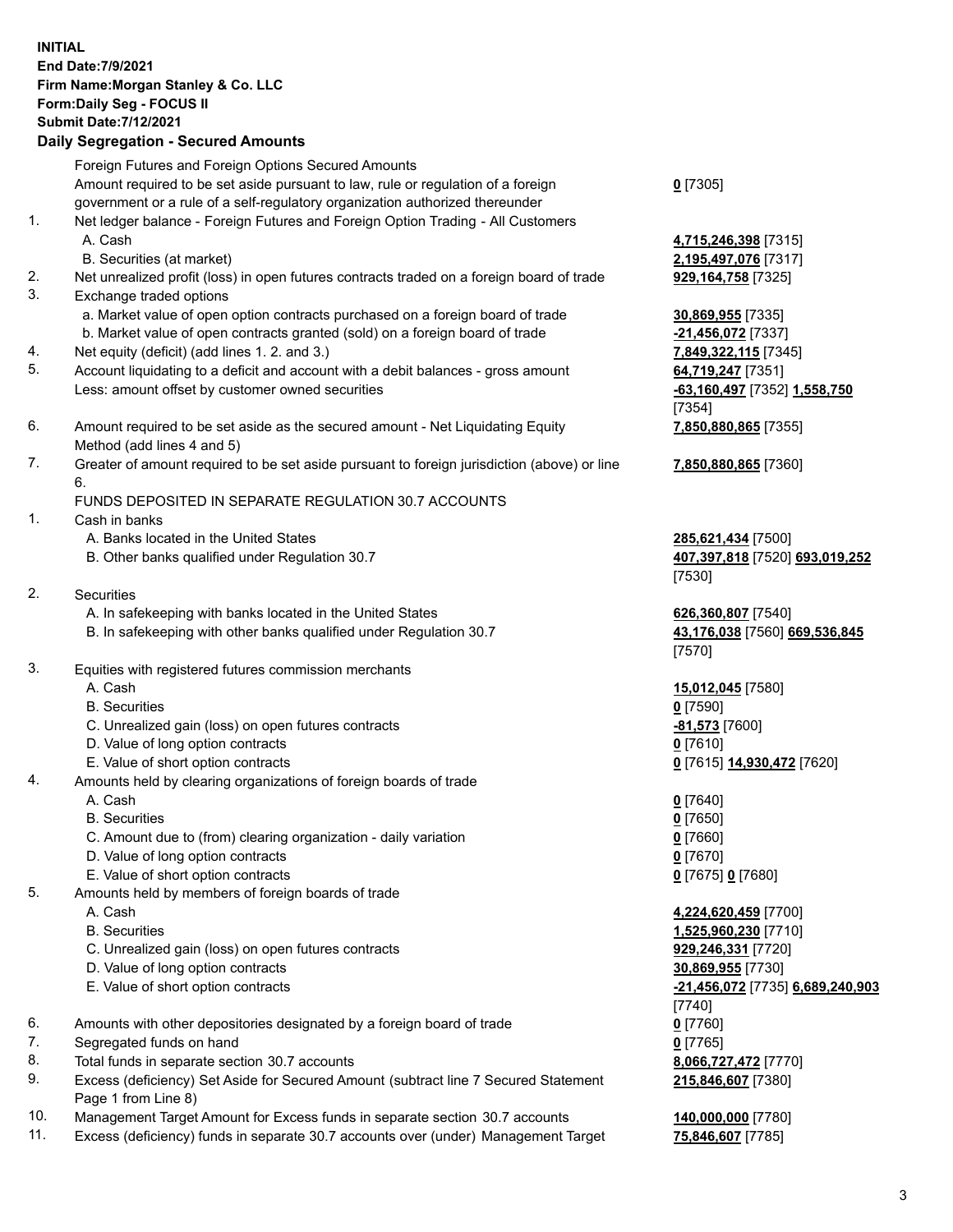**INITIAL End Date:7/9/2021 Firm Name:Morgan Stanley & Co. LLC Form:Daily Seg - FOCUS II Submit Date:7/12/2021 Daily Segregation - Segregation Statement** SEGREGATION REQUIREMENTS(Section 4d(2) of the CEAct) 1. Net ledger balance A. Cash **15,288,261,542** [7010] B. Securities (at market) **7,953,281,371** [7020] 2. Net unrealized profit (loss) in open futures contracts traded on a contract market **2,555,687,899** [7030] 3. Exchange traded options A. Add market value of open option contracts purchased on a contract market **998,197,694** [7032] B. Deduct market value of open option contracts granted (sold) on a contract market **-444,077,661** [7033] 4. Net equity (deficit) (add lines 1, 2 and 3) **26,351,350,845** [7040] 5. Accounts liquidating to a deficit and accounts with debit balances - gross amount **471,163,715** [7045] Less: amount offset by customer securities **-466,457,010** [7047] **4,706,705** [7050] 6. Amount required to be segregated (add lines 4 and 5) **26,356,057,550** [7060] FUNDS IN SEGREGATED ACCOUNTS 7. Deposited in segregated funds bank accounts A. Cash **3,029,126,810** [7070] B. Securities representing investments of customers' funds (at market) **0** [7080] C. Securities held for particular customers or option customers in lieu of cash (at market) **2,416,409,004** [7090] 8. Margins on deposit with derivatives clearing organizations of contract markets A. Cash **15,096,206,742** [7100] B. Securities representing investments of customers' funds (at market) **0** [7110] C. Securities held for particular customers or option customers in lieu of cash (at market) **5,046,946,827** [7120] 9. Net settlement from (to) derivatives clearing organizations of contract markets **95,851,213** [7130] 10. Exchange traded options A. Value of open long option contracts **998,197,694** [7132] B. Value of open short option contracts **-444,077,661** [7133] 11. Net equities with other FCMs A. Net liquidating equity **8,711,147** [7140] B. Securities representing investments of customers' funds (at market) **0** [7160] C. Securities held for particular customers or option customers in lieu of cash (at market) **0** [7170] 12. Segregated funds on hand **489,925,540** [7150] 13. Total amount in segregation (add lines 7 through 12) **26,737,297,316** [7180] 14. Excess (deficiency) funds in segregation (subtract line 6 from line 13) **381,239,766** [7190] 15. Management Target Amount for Excess funds in segregation **235,000,000** [7194]

16. Excess (deficiency) funds in segregation over (under) Management Target Amount Excess

**146,239,766** [7198]